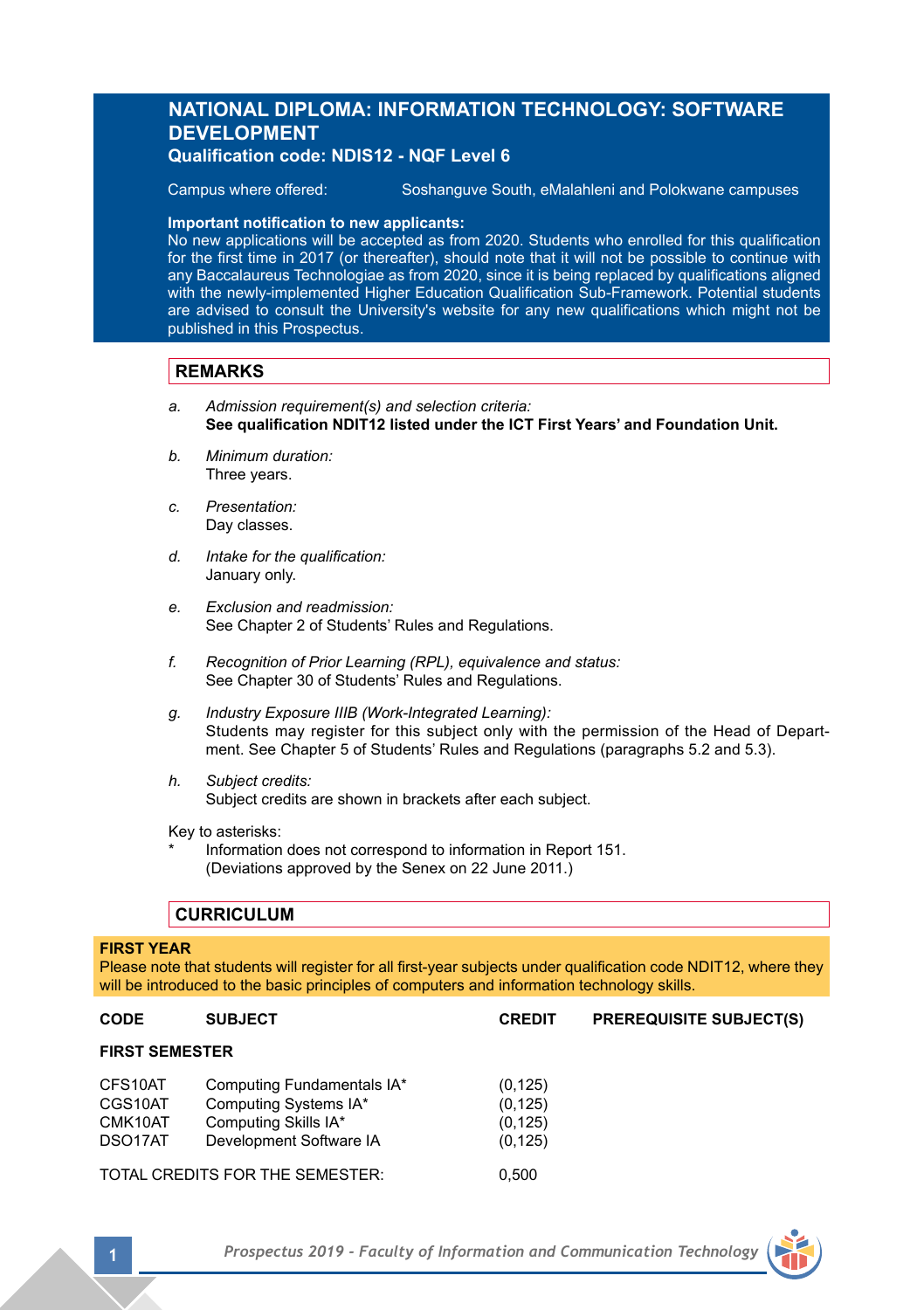## **SECOND SEMESTER**

| CFS10BT<br>CGS10BT<br>CMK10BT<br>DSO17BT        | Computing Fundamentals IB*<br>Computing Systems IB*<br>Computing Skills IB*<br>Development Software IB                     | (0, 125)<br>(0, 125)<br>(0, 125)<br>(0, 125) | Development Software IA                                                                                               |  |  |  |
|-------------------------------------------------|----------------------------------------------------------------------------------------------------------------------------|----------------------------------------------|-----------------------------------------------------------------------------------------------------------------------|--|--|--|
| TOTAL CREDITS FOR THE SEMESTER:                 |                                                                                                                            | 0,500                                        |                                                                                                                       |  |  |  |
| TOTAL CREDITS FOR THE FIRST YEAR:               |                                                                                                                            | 1,000                                        |                                                                                                                       |  |  |  |
| <b>SECOND YEAR</b>                              |                                                                                                                            |                                              |                                                                                                                       |  |  |  |
| <b>CODE</b>                                     | <b>SUBJECT</b>                                                                                                             | <b>CREDIT</b>                                | <b>PREREQUISITE SUBJECT(S)</b>                                                                                        |  |  |  |
| <b>FIRST SEMESTER</b>                           |                                                                                                                            |                                              |                                                                                                                       |  |  |  |
| DSO23AT<br>ISY23AT<br>SSF24AT<br>TPG111T        | Development Software IIA<br>Information Systems IIA<br>System Software IIA<br><b>Technical Programming I</b>               | (0, 125)<br>(0, 125)<br>(0, 125)<br>(0, 250) | Development Software IB<br><b>Computing Fundamentals IB</b><br><b>Computing Systems IB</b><br>Development Software IB |  |  |  |
|                                                 | TOTAL CREDITS FOR THE SEMESTER:                                                                                            | 0,625                                        |                                                                                                                       |  |  |  |
| <b>SECOND SEMESTER</b>                          |                                                                                                                            |                                              |                                                                                                                       |  |  |  |
| DSO23BT<br>ISY23BT<br>SSF24BT<br><b>TPG201T</b> | Development Software IIB<br>Information Systems IIB<br>System Software IIB<br><b>Technical Programming II</b>              | (0, 125)<br>(0, 125)<br>(0, 125)<br>(0, 250) | Development Software IIA<br>Information Systems IIA<br><b>Computing Systems IB</b><br><b>Technical Programming I</b>  |  |  |  |
| TOTAL CREDITS FOR THE SEMESTER:                 |                                                                                                                            | 0,625                                        |                                                                                                                       |  |  |  |
| TOTAL CREDITS FOR THE SECOND YEAR:              |                                                                                                                            | 1,250                                        |                                                                                                                       |  |  |  |
| <b>THIRD YEAR</b>                               |                                                                                                                            |                                              |                                                                                                                       |  |  |  |
| <b>CODE</b>                                     | <b>SUBJECT</b>                                                                                                             | <b>CREDIT</b>                                | <b>PREREQUISITE SUBJECT(S)</b>                                                                                        |  |  |  |
| <b>FIRST SEMESTER</b>                           |                                                                                                                            |                                              |                                                                                                                       |  |  |  |
| DSO34AT<br>DSO34BT<br>IDC30AT<br>ISY34AT        | Development Software IIIA<br>Development Software IIIB<br><b>Industry Exposure IIIA</b><br><b>Information Systems IIIA</b> | (0, 125)<br>(0, 125)<br>(0, 125)<br>(0, 125) | Development Software IIB<br>Development Software IIB<br><b>Information Systems IIB</b>                                |  |  |  |

TOTAL CREDITS FOR THE SEMESTER: 0,625

Information Systems IIIB

### **SECOND SEMESTER**

**On completion of all the above subjects. Students with only one subject outstanding may be allowed to register for that subject and Industry Exposure IIIB with the approval of the Head of Department.**

ISY34AT Information Systems IIIA (0,125) Information Systems IIB<br>ISY34BT Information Systems IIIB (0,125) Information Systems IIB

| IDC30BT | Industry Exposure IIIB               | (0, 125) |
|---------|--------------------------------------|----------|
|         | TOTAL CREDITS FOR THE SEMESTER:      | 0.125    |
|         | TOTAL CREDITS FOR THE THIRD YEAR:    | 0.750    |
|         | TOTAL CREDITS FOR THE QUALIFICATION: | 3.000    |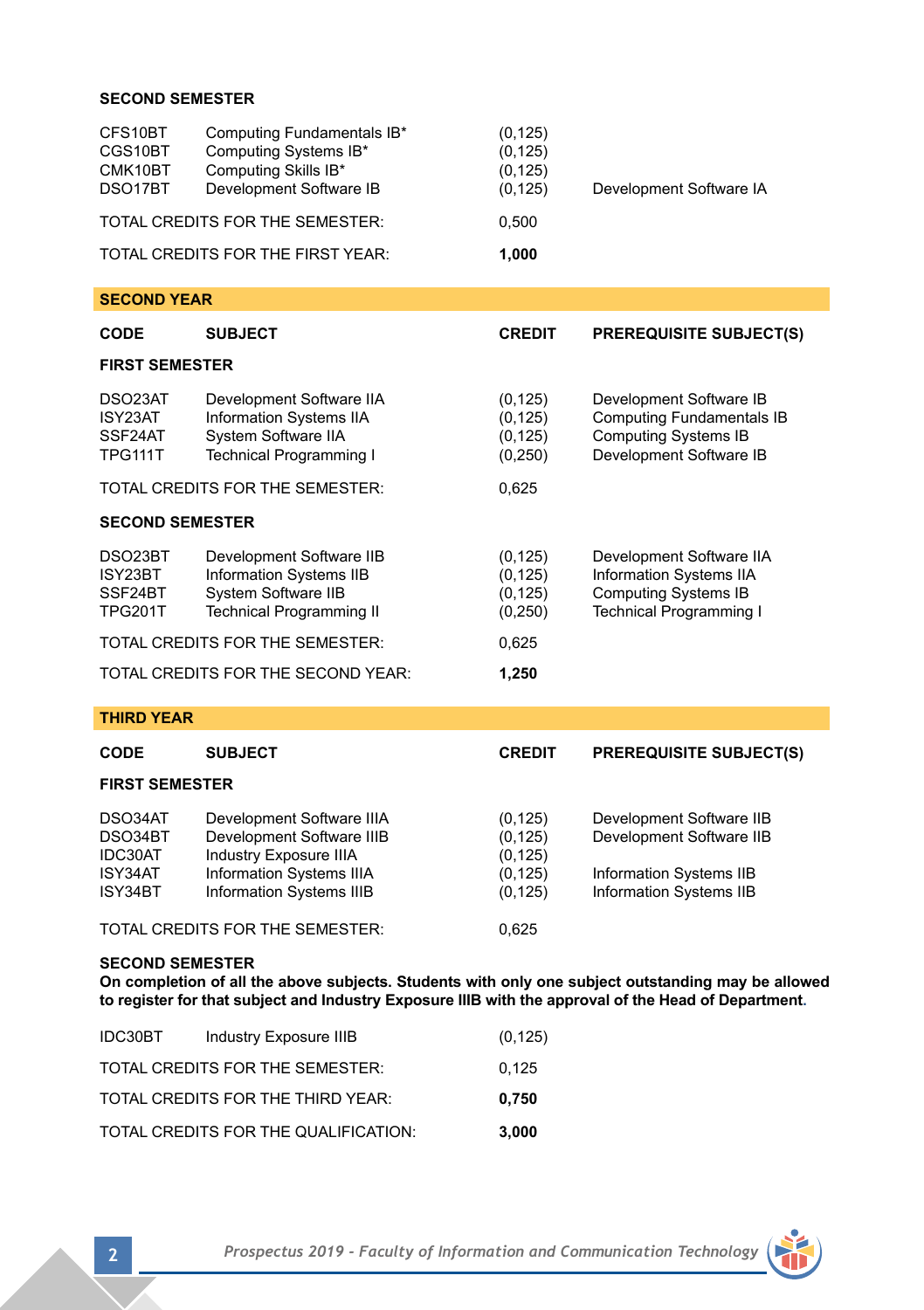## **SUBJECT INFORMATION (OVERVIEW OF SYLLABUS)**

The syllabus content is subject to change to accommodate industry changes. Please note that a more detailed syllabus is available at the Department or in the study guide that is applicable to a particular subject. On 02 August 2018, the syllabus content was defined as follows:

### **C**

#### **COMPUTING FUNDAMENTALS IA (CFS10AT) 1 X 3-HOUR PAPER** *(Subject custodian: Department of Computer Science)*

The student is introduced to the fundamentals of computers and information systems, computer organisation and data processing. (Total tuition time: ± 90 hours)

## **COMPUTING FUNDAMENTALS IB (CFS10BT) 1 X 3-HOUR PAPER**

*(Subject custodian: Department of Computer Science)*

The basic concepts of system development, data management, management information systems, ethics, privacy and security, purchasing and maintaining microcomputers, number systems and binary logic. (Total tuition time: ± 54 hours)

## **COMPUTING SKILLS IA (CMK10AT) 1 X 3-HOUR PAPER**

### *(Subject custodian: Department of Informatics)*

This subject aims to equip the student with fundamentals of IT Soft skills for both the ICT industry and other working environments upon which a successful career can be built. In addition, it will also improve the student's relation and interaction abilities needed within the dynamic ICT industry. The student who successfully completes this subject must identify and implement various thinking skills and learning styles, state the legal and cultural sensitivity issues of IT, identify and explain the variety of soft skills including study skills and strategies, research, presentation as well as communication skills, and identify and explain interpersonal skills in relation to character, time management and team building dynamics and conflict resolution. (Total tuition time: ±60 hours)

## **COMPUTING SKILLS IB (CMK10BT) 1 X 3-HOUR PAPER**

### *(Subject custodian: Department of Informatics)*

The aim of this subject is to extend the skills in CMK10 AT so as to improve on student's relations and interaction capabilities that will be applicable within the dynamic ICT industry and the external environment. The student who successfully completes this subject must describe, distinguish and portray changes in terms of personality profiles, emotional intelligence, self-management, stress management and relationship management; identify and apply the notion of team dynamics; deal with conflict and understand the dynamics behind change; report on effective correspondence; produce meeting documents; conduct meetings; and demonstrate the required communication skills to develop interpersonal business relationships through by means of group work. (Total tuition time: ± 60 hours)

## **COMPUTING SYSTEMS IA (CGS10AT) 1 X 3-HOUR PAPER**

### *(Subject custodian: Department of Computer Systems Engineering)*

Introduction to hardware, operating systems, motherboards, processors, memory, hard drives, installing and supporting I/O devices, multimedia devices and mass storage, PC maintenance and troubleshooting strategies, and installing and maintenance of Windows. (Total tuition time: ± 54 hours)

## **COMPUTING SYSTEMS IB (CGS10BT) 1 X 3-HOUR PAPER**

### *(Subject custodian: Department of Information Technology)*

Provides the foundation of data communications and local area management, OSI model and/ or TCP/IP protocol stack model, data transmission principles, media, major protocols, topologies, routing methods, introduction to networking principles and network operating system fundamentals. (Total tuition time: ± 54 hours)

## **D**

# **DEVELOPMENT SOFTWARE IA (DSO17AT) 1 X 4-HOUR COMPUTER-BASED**

*(Subject custodian: Department of Computer Science)* Aim: To learn to solve problems using the basic programming principles, and then practically apply that knowledge in C++. Objectives: To enable the student to understand problems and know how to solve them by using a computer; understand the general concepts and arithmetic used in programming, sequence, selection and iteration control structures and a variety of built-in data types, including strings. The students are exposed to the concept of event-driven programming in a visual programming environment focusing on the development of graphical user interfaces to solve real-life practical programming problems. (Total tuition time: ± 72 hours)

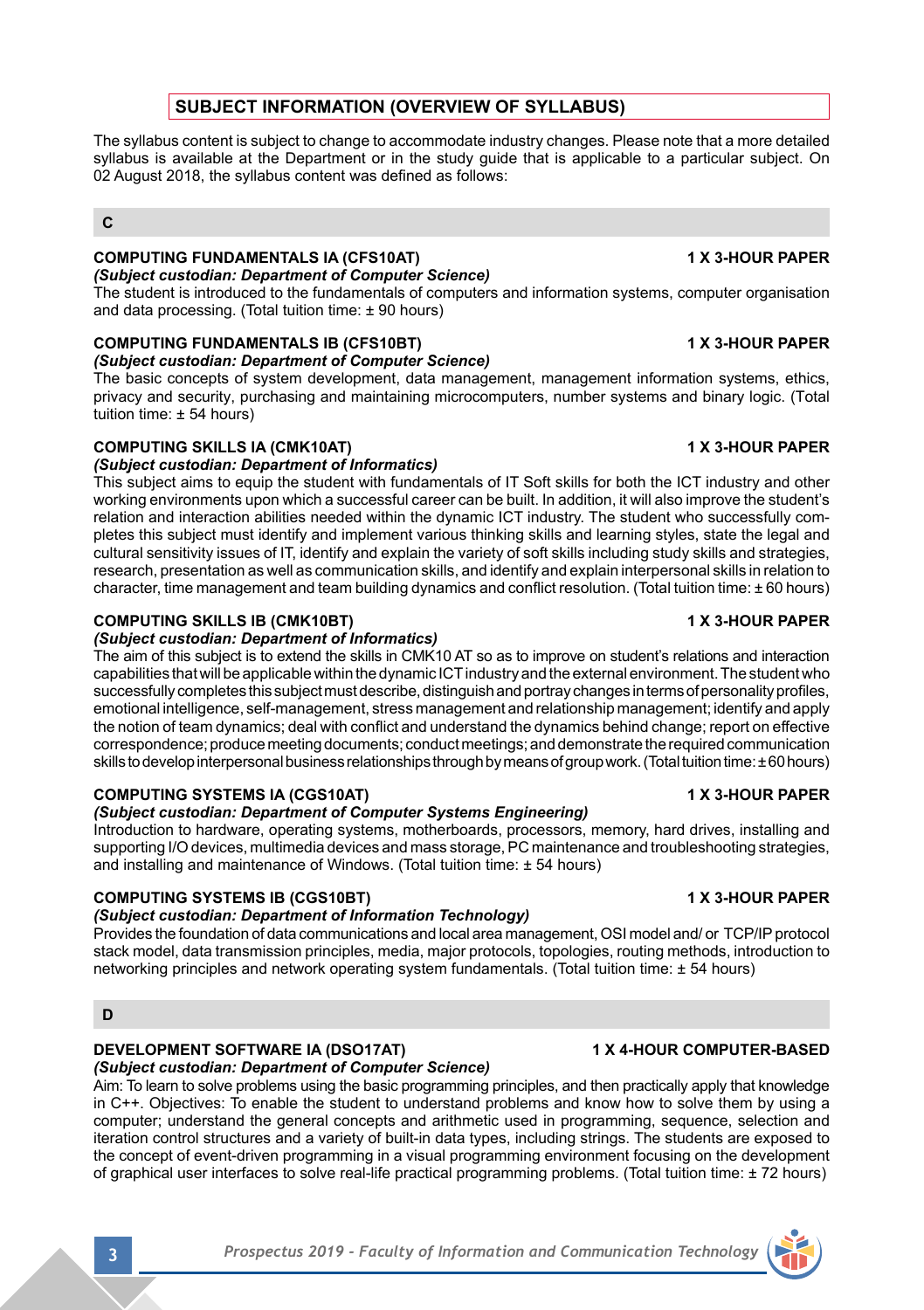# **DEVELOPMENT SOFTWARE IB (DSO17BT) 1 X 4-HOUR COMPUTER-BASED**

*(Subject custodian: Department of Computer Science)*

Aim: To expand on the already mastered knowledge obtained in Development Software IA. Objectives: To broaden the programming skills base of the student by adding the following topics: write an algorithm and applying it in VB.NET/C++ using functions and sub-procedures, and write an algorithm containing one-dimensional arrays. String manipulation will be continued as well as a brief introduction to text file processing. (Total tuition time:  $± 72$  hours)

# **DEVELOPMENT SOFTWARE IIA (DSO23AT) 1 X 4-HOUR COMPUTER-BASED**

# *(Subject custodian: Department of Computer Science)*

This subject introduces Oracle and SQL to students. The subject includes standard queries, joins, functions, sub-queries, report writing, creation of tables and views, data manipulation using the Oracle courseware and the Oracle software. Students also learn how to create and maintain database objects and how to store, retrieve and manipulate data. (Total tuition time:  $\pm$  59 hours)

# **DEVELOPMENT SOFTWARE IIB (DSO23BT) 1 X 4-HOUR COMPUTER-BASED**

## *(Subject custodian: Department of Computer Science)*

This subject introduces students to PL/SQL programming blocks or program units in the Oracle environment. This subject includes the Development of efficient PL/SQL programs to access Oracle databases, creation of stored procedures and functions for maximum reuse and easy code maintenance using the Oracle courseware and the Oracle software. Students would need the knowledge of Oracle and SQL for this subject. (Total tuition time: ± 59 hours)

# **DEVELOPMENT SOFTWARE IIIA (DSO34AT) 1 X 3-HOUR PAPER**

## *(Subject custodian: Department of Computer Science)*

This subject introduces students to the various database concepts, the design, implementation and management of a database system. The subject will prepare the student for practical applications in the design, implementation and management of database systems. The student should be competent in: the principles of developing and implementing small IT systems. On completion, the student should be able to create, maintain and administer databases according to the DBLC. Students should also be able to grasp how the database design fits into the Software Development Life Cycle. (Total tuition time: ± 59 hours)

# **DEVELOPMENT SOFTWARE IIIB (DSO34BT) CONTINUOUS ASSESSMENT**

## *(Subject custodian: Department of Computer Science)*

The subject is project-based and integrates knowledge across all study fields of the qualification including: systems analysis and design; networking principles; project management; database design and implementation; and programming. On completion of the subject, the student should have the ability to: analyse and design software solutions to industry-related Information Technology problems and utilise the required technical skills to effectively implement the designed solutions in a distributed IT environment. (Total tuition time: ± 59 hours)

## **I**

## **INDUSTRY EXPOSURE IIIA (IDC30AT) 1 X 3-HOUR PAPER**

## *(Subject custodian: Department of Informatics)*

This subject enables students to gain insight to organisational characteristics and behaviour, personal and technological entrepreneurship; other issues include ethical and professional conduct in the workplace. The subject will also increase their knowledge of individual behavioural aspects, namely biographical characteristics, values attitudes, job satisfaction and personality and emotions, perceptions and individual decision making; broaden their understanding of the administrative structures of organisations, bureaucratic behaviour in global and diverse context; and develop interpersonal skills in applying and integrating contemporary theories of motivation. (Tuition time: ± 60 hours)

## **INDUSTRY EXPOSURE IIIB (IDC30BT) CONTINUOUS ASSESSMENT**

## *(Subject custodian: Department of Computer Science)*

Industry Exposure IIIB is career-orientated and is aimed at integrating academic training with practical skills, as demanded by industry. Students work in industry for six months. (No formal tuition)

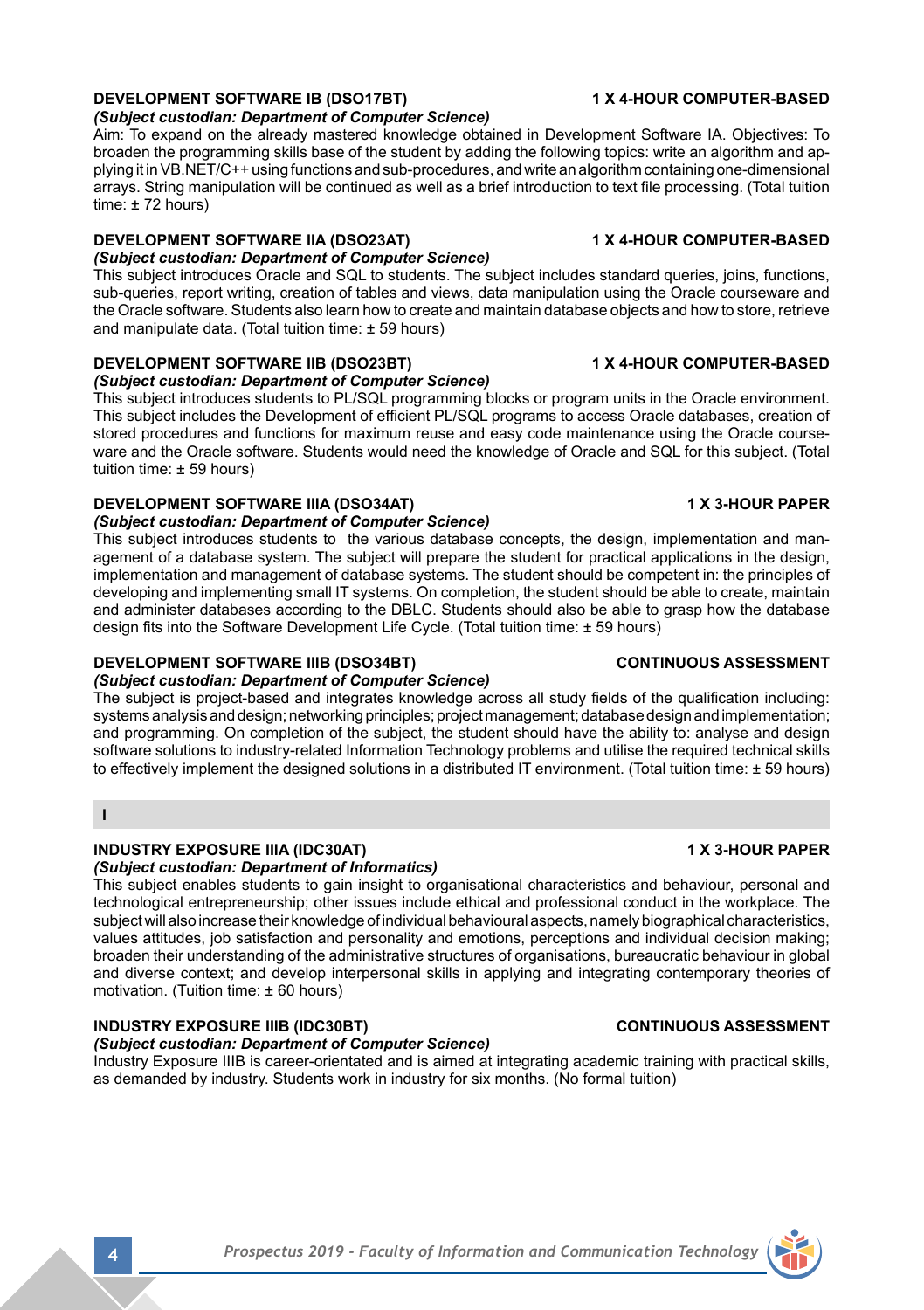## **INFORMATION SYSTEMS IIA (ISY23AT) 1 X 3-HOUR PAPER**

### *(Subject custodian: Department of Computer Science)*

Understanding Systems Analysis fundamentals and the role of information technology in today's dynamic business environment; How to analyse a business case in the systems planning phase and the importance of understanding business operations and requirements and how IT projects support a company's overall strategic plan as well as the importance of conducting a preliminary investigation and a feasibility study; Learn about project management and how to plan, schedule, monitor and report on IT projects; Understand how to gather facts about a systems project, prepare documentation, and how to develop or create graphical models that show how the system transforms data into useful information and these models are used to design and develop systems. (Total tuition time: ± 72 hours)

### **INFORMATION SYSTEMS IIB (ISY23BT) 1 X 3-HOUR PAPER**

## *(Subject custodian: Department of Computer Science)*

The subject accommodates students from a broad spectrum of disciplines and interest. It includes a theoretical as well as a practical component. Theoretical component covers the systems design, systems implementation and systems support and security phases. Students choose different programming languages and integrate them to design commercial system. This subject provides the knowledge and practical skills needed to complete the development and design phases of a commercial system. (Total tuition time: ± 72 hours)

### **INFORMATION SYSTEMS IIIA (ISY34AT) 1 X 3-HOUR PAPER**

## *(Subject custodian: Department of Computer Science)*

The purpose of this subject is: to provide the knowledge and practical skills needed to develop and present a computerised design of the system that students plan and analyse, using a system design and development methodology. This subject covers system analysis and design following the object oriented approach. A model driven approach is adopted starting with use cases and scenarios followed by defining problems domains classes through to detailed design models. The students will gain in-depth knowledge of OO software design and design patterns compliant with UML 2.0 modeling standards supported by the Unified Process as a systems development methodology covering the entire Unified Process Life Cycle (UPLC). (Total tuition time: ± 60 hours)

## **INFORMATION SYSTEMS IIIB (ISY34BT) 1 X 3-HOUR PAPER**

## *(Subject custodian: Department of Computer Science)*

Students are introduced to concepts of project management within an ICT environment. Topics that are covered include: project life cycle, project process groups, project management knowledge areas which include risk, time, cost, and scope management. A student is expected to have knowledge of systems analysis and design in the IT field. On completion, students are expected to be competent in project selection, project scheduling using Gantt/PERT charts, project cost estimation and project risk analysis. (Total tuition time: ± 59 hours)

#### **S**

### **SYSTEM SOFTWARE IIA (SSF24AT) 1 X 3-HOUR PAPER**

### *(Subject custodian: Department of Computer Systems Engineering)*

Students are introduced to the basic system administration knowledge of Red Hat Linux, as well as to network administration in the Linux environment. (Total tuition time: ± 78 hours)

## **SYSTEM SOFTWARE IIB (SSF24BT) 1 X 3-HOUR PAPER**

## *(Subject custodian: Department of Information Technology)*

Network concepts defined in System Software I will be further explored. The emphasis is on the TCP/IP protocol suite and services, and building a TCP/IP network. LAN and WAN infrastructures, remote networking, network security and disaster recovery form an integral part of this subject. (Total tuition time: ± 78 hours)

#### **T**

## **TECHNICAL PROGRAMMING I (TPG111T) 1 1 X 4-HOUR COMPUTER-BASED**

## *(Subject custodian: Department of Computer Science)*

Aim: To introduce students to object-orientated concepts and principles using the C++ programming language. Objectives: Students must be able to create programs that are in accordance with Object-Orientated Programming (OOP) principles, use their own and pre-defined classes in programs, use structures such as control and interactive, use iterative statements in a program, manipulate strings and characters in a program, use arrays in a program, use inheritance, polymorphism and exception handling mechanisms, and understand graphical user interface design. Key topics: Classes, methods, objects, selection structures, loops, strings, arrays, file manipulations, inheritance, polymorphism, exception handling. (Total tuition time: +140 hours)